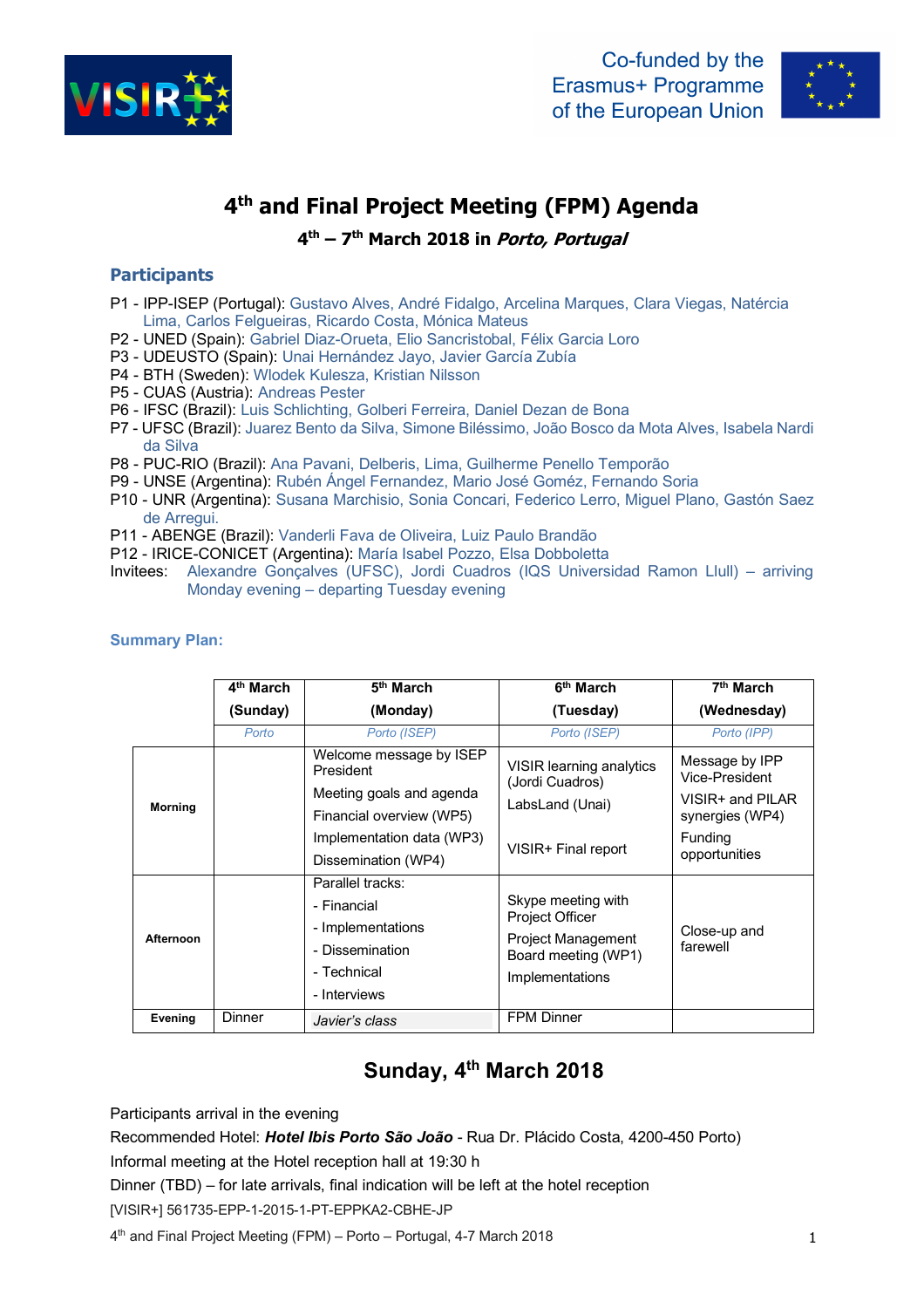



## **Monday, 5th March 2018**





ISEP – IPP Rua Dr. António Bernardino de Almeida, 431 Porto, Portugal

ISEP is located in the main university area of Porto, 10 minutes away from the city centre by subway. Easily accessible by public transportation, the campus is just across the IPO subway station (yellow) line and is also served by the 300, 301, 603, 803 buses.

Local meet point at ISEP:**Building E**

| <b>Time</b>        | Place               | <b>Action</b>       |                                | Responsible                                         |  |  |
|--------------------|---------------------|---------------------|--------------------------------|-----------------------------------------------------|--|--|
| 09:30              | E210                |                     | <b>Welcome address</b>         | João Rocha (ISEP President)                         |  |  |
|                    |                     |                     | Meeting agenda & objectives    | Gustavo (IPP)                                       |  |  |
| 10:00              | E210                |                     | <b>WP5: Financial overview</b> | Gustavo & André (IPP)                               |  |  |
| 10:45              | <b>Coffee Break</b> |                     |                                |                                                     |  |  |
| 11:15              | E210                |                     |                                | Clara & Natércia (IPP)                              |  |  |
|                    |                     |                     | WP3: Implementation data       | Involved participants (all)                         |  |  |
| 12:15              | E210                |                     | <b>WP4: Dissemination</b>      | Gustavo (IPP), Vanderli (ABENGE), Isabel<br>(IRICE) |  |  |
| 12:45              | Lunch<br>F Building |                     |                                |                                                     |  |  |
| Parallel<br>tracks | 14:00               | Sala de<br>eventos  | <b>WP5: Financial aspects</b>  | André & Mónica (IPP)                                |  |  |
|                    | 14:00               |                     | <b>WP4: Dissemination</b>      | Gustavo (IPP)                                       |  |  |
|                    | 14:00               |                     | <b>WP3: Implementations</b>    | Clara & Natércia (IPP)                              |  |  |
|                    | 14:00               |                     | <b>WP1: Technical support</b>  | Kristian (BTH) & Félix (UNED)                       |  |  |
|                    | 14:00               |                     | <b>Individual interviews</b>   | Arcelina & Carlos (IPP) IPP.TV                      |  |  |
|                    | 15:45               | <b>Coffee Break</b> |                                |                                                     |  |  |
|                    | 16:15               |                     | <b>WP5: Financial aspects</b>  | André & Mónica (IPP)                                |  |  |
|                    | 16:15               |                     | <b>WP4: Dissemination</b>      | Simone (UFSC)                                       |  |  |
| Parallel<br>tracks | 16:15               | Sala de<br>eventos  | <b>WP3: Implementations</b>    | Clara & Natércia (IPP)                              |  |  |
|                    | 16:15               |                     | <b>WP1: Technical support</b>  | Kristian (BTH) & Félix (UNED)                       |  |  |
|                    | 16:15               |                     | <b>Individual interviews</b>   | Arcelina & Carlos (IPP) IPP.TV                      |  |  |
| 17:00              |                     |                     | Wrap-up                        | Gustavo (IPP)                                       |  |  |